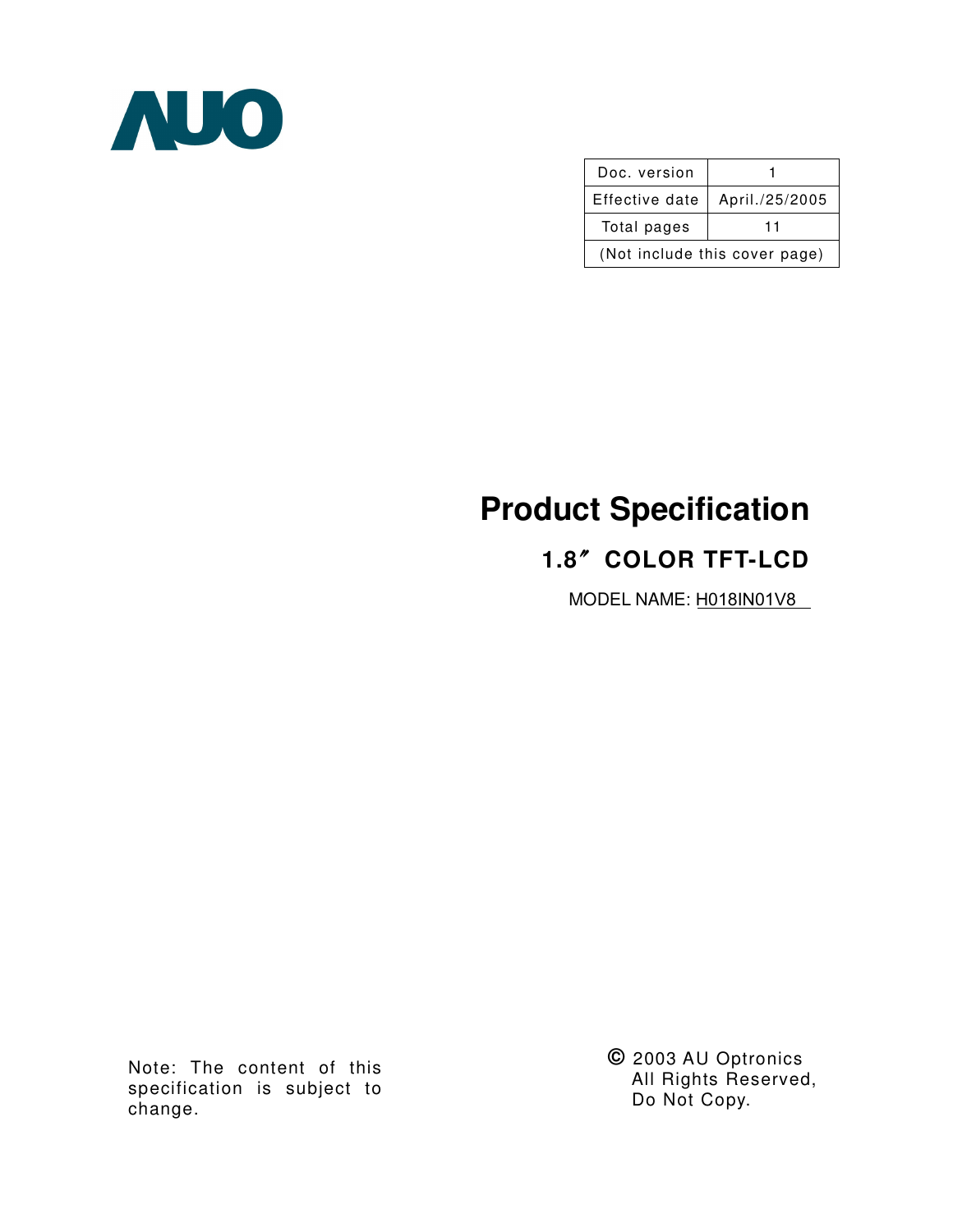## Record of Revision

| Version      | Revise Date                    | Page                    | Content                              |
|--------------|--------------------------------|-------------------------|--------------------------------------|
| $\pmb{0}$    | Mar , 18 <sup>th</sup> , 2005  |                         | First draft                          |
| $\mathbf{1}$ | April, 25 <sup>th</sup> , 2005 | $\overline{\mathbf{4}}$ | To correct Interface Pin Assignments |
|              |                                |                         |                                      |
|              |                                |                         |                                      |
|              |                                |                         |                                      |
|              |                                |                         |                                      |
|              |                                |                         |                                      |
|              |                                |                         |                                      |
|              |                                |                         |                                      |
|              |                                |                         |                                      |
|              |                                |                         |                                      |
|              |                                |                         |                                      |
|              |                                |                         |                                      |
|              |                                |                         |                                      |
|              |                                |                         |                                      |
|              |                                |                         |                                      |
|              |                                |                         |                                      |
|              |                                |                         |                                      |
|              |                                |                         |                                      |
|              |                                |                         |                                      |
|              |                                |                         |                                      |
|              |                                |                         |                                      |
|              |                                |                         |                                      |
|              |                                |                         |                                      |
|              |                                |                         |                                      |
|              |                                |                         |                                      |
|              |                                |                         |                                      |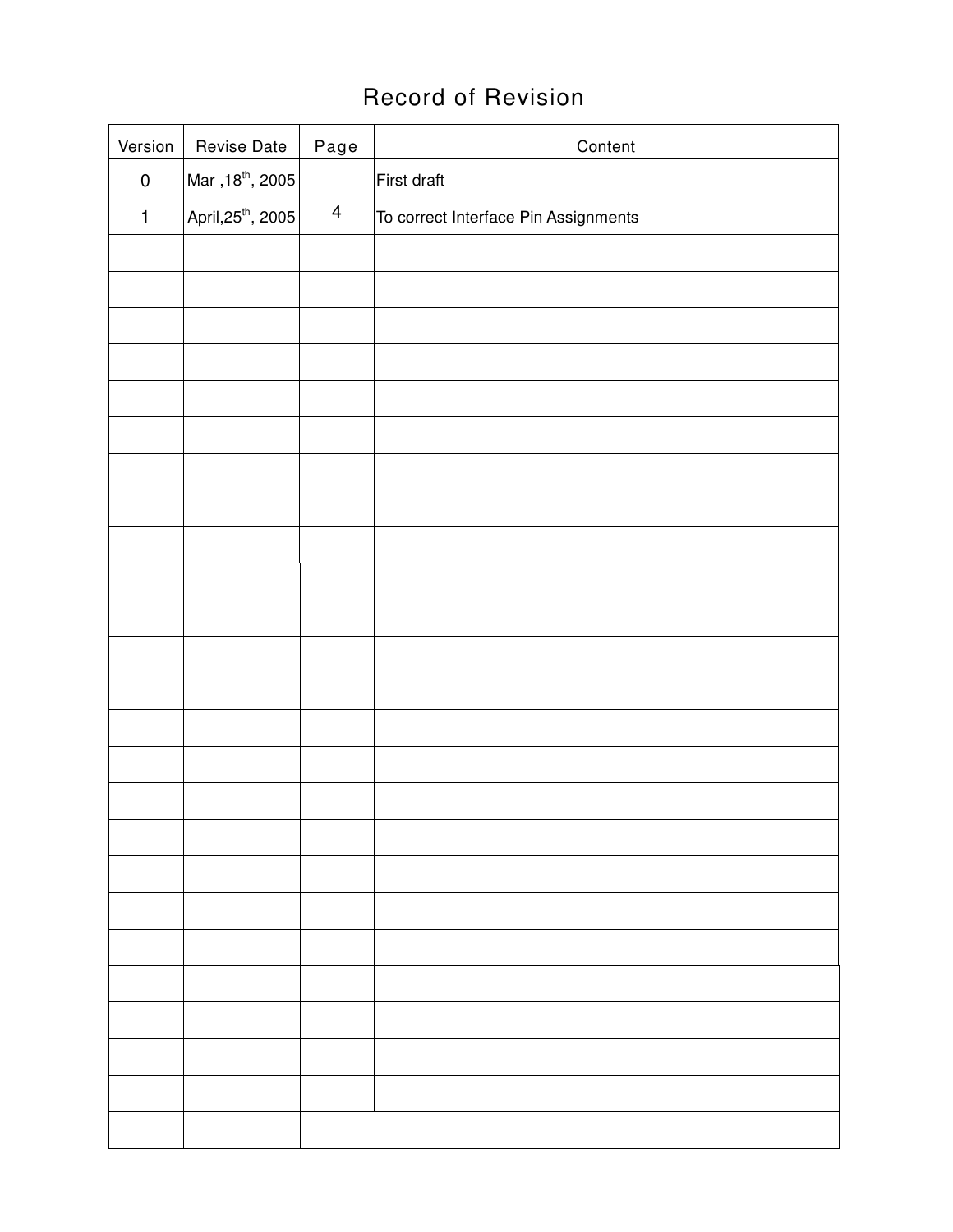

Page: 1/11

| <b>Contents:</b>                   |                |
|------------------------------------|----------------|
|                                    |                |
| 1. Physical Specification          | P <sub>2</sub> |
| 2. Block Diagram                   | P <sub>3</sub> |
|                                    |                |
| 1. Pin Assignment                  | P4             |
| 2. Description of function         | P <sub>5</sub> |
| 3. Absolute maximum ratings        | P <sub>5</sub> |
| 4. Electrical characteristics      | P <sub>5</sub> |
| a. Typical operating conditions    |                |
| <b>b. Current consumption</b>      |                |
| c. Backlight driving condition     |                |
|                                    | P7             |
|                                    | P9             |
| E. Packing form                    | <b>P10</b>     |
| <b>Appendix:</b>                   |                |
| Fig.1 Outline dimension of TFT-LCD | <b>P11</b>     |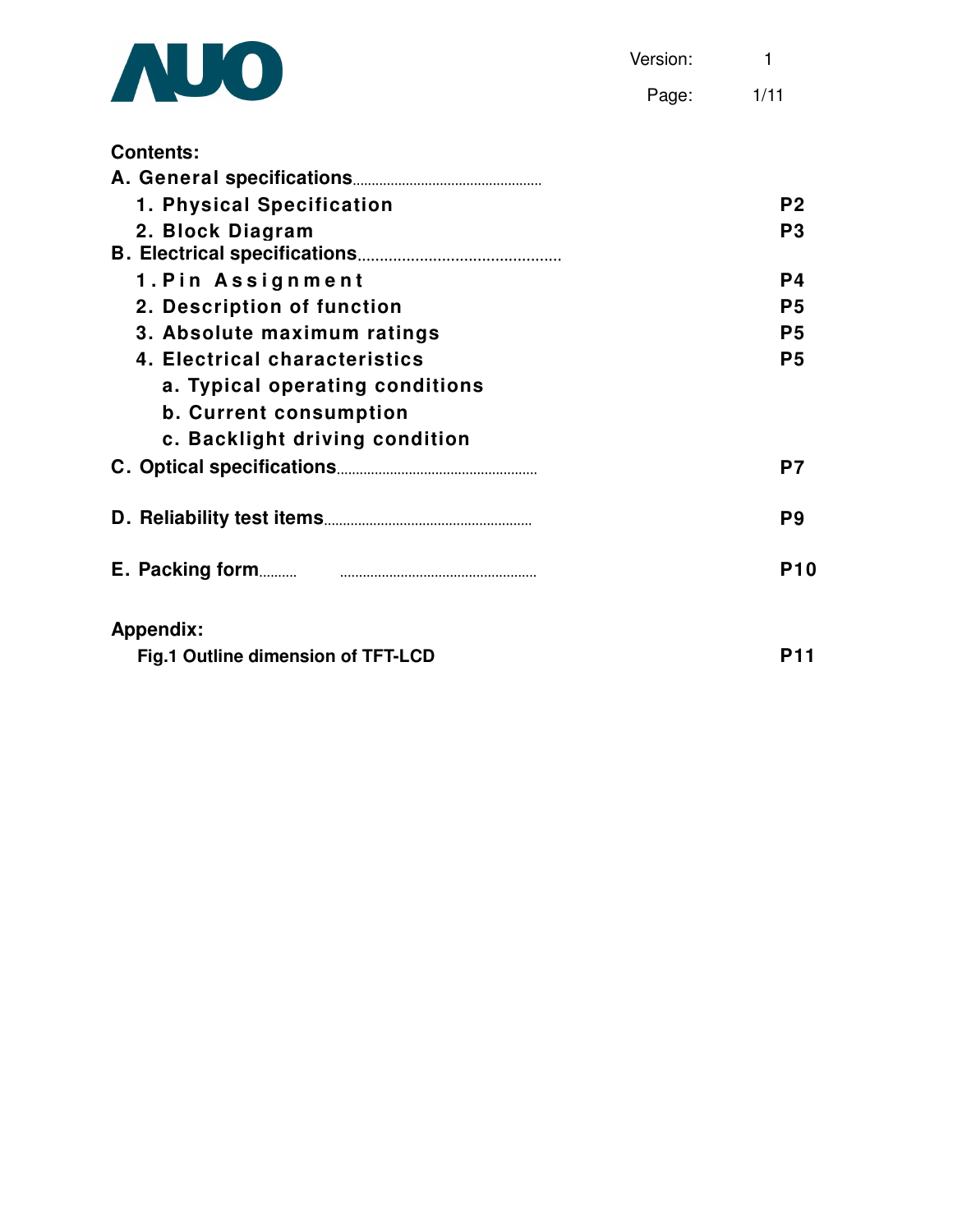

## A. General Specification

## **1.Physical specifications**

| NO.            | <b>Item</b>              | Specification                       | <b>Remark</b> |
|----------------|--------------------------|-------------------------------------|---------------|
| 1              | Display method           | <b>Active matrix TFT</b>            |               |
| $\overline{c}$ | Display mode             | Transmissive type                   |               |
| 3              | Display resolution (dot) | 128X3 (V) X 160(H)                  |               |
| 4              | Active area (mm)         | 35.04(V) X 28.032(H)                |               |
| 5              | Screen size (inch)       | 1.8(Diagonal)                       |               |
| 6              | Pixel pitch (mm)         | $0.219(V)\times 0.219(H)$           |               |
| $\overline{7}$ | Color configuration      | R. G. B. strip                      |               |
| 8              | Display color            | 8/16 bits, 65K colors               |               |
| 9              | Surface treatment        | <b>Hard Coating</b>                 |               |
| 10             | Light technology         | 3 pcs LED                           |               |
| 11             | Overall dimension (mm)   | $34(W)\times 46.7(H)\times 3.55(D)$ |               |
| 12             | View Angle               | 12 o'clock                          |               |
| 13             | Weight (g)               | 9±0.2                               |               |
| 14             | Driver IC                | NT3915                              |               |

#### **Key features**

- a. Can display moving pictures up to 30 FPS, and support area scrolling and partial display
- b. Can support 16 bit parallel i80 series MPU interface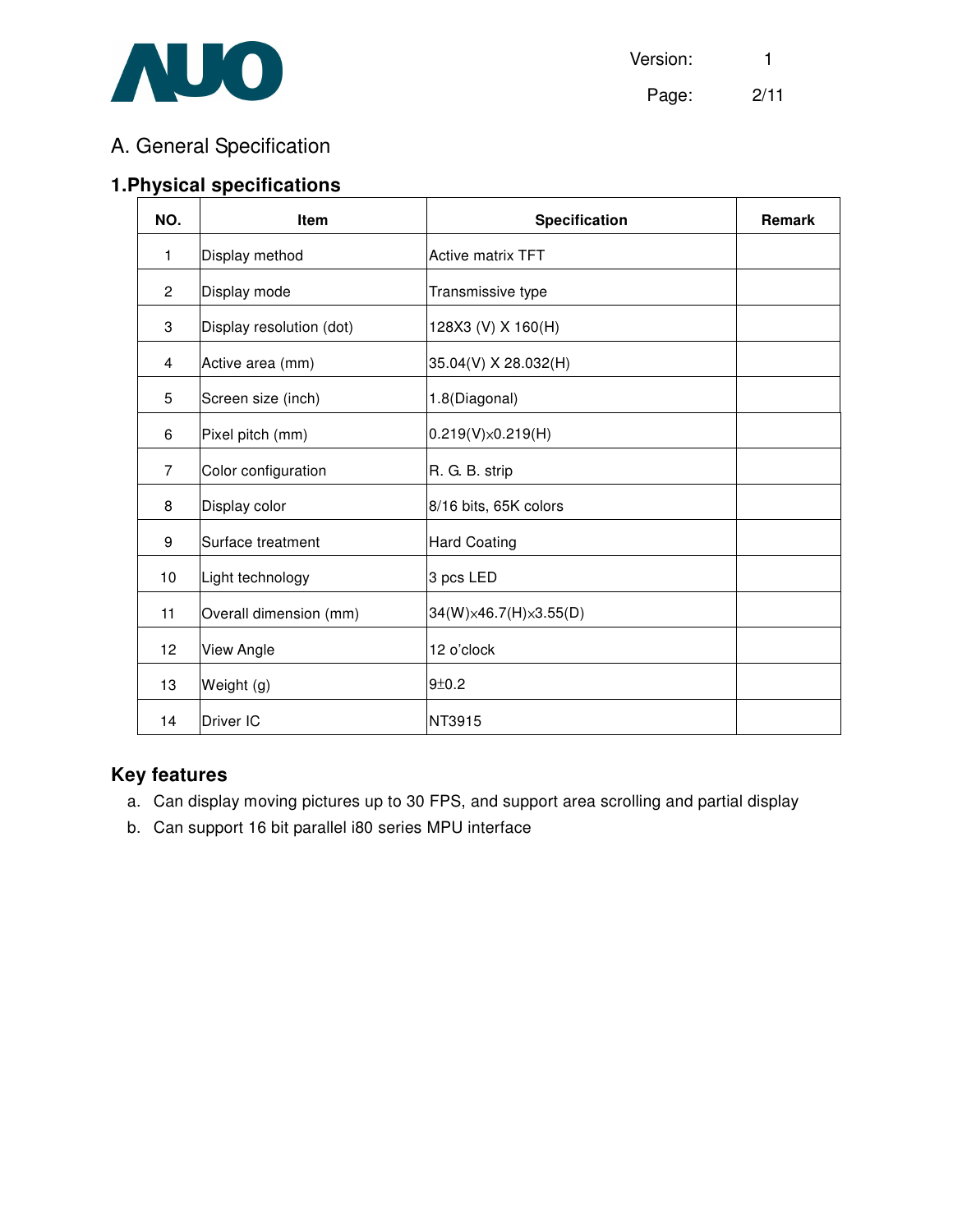

Version: 1 Page: 3/11

## **2. Block diagram**

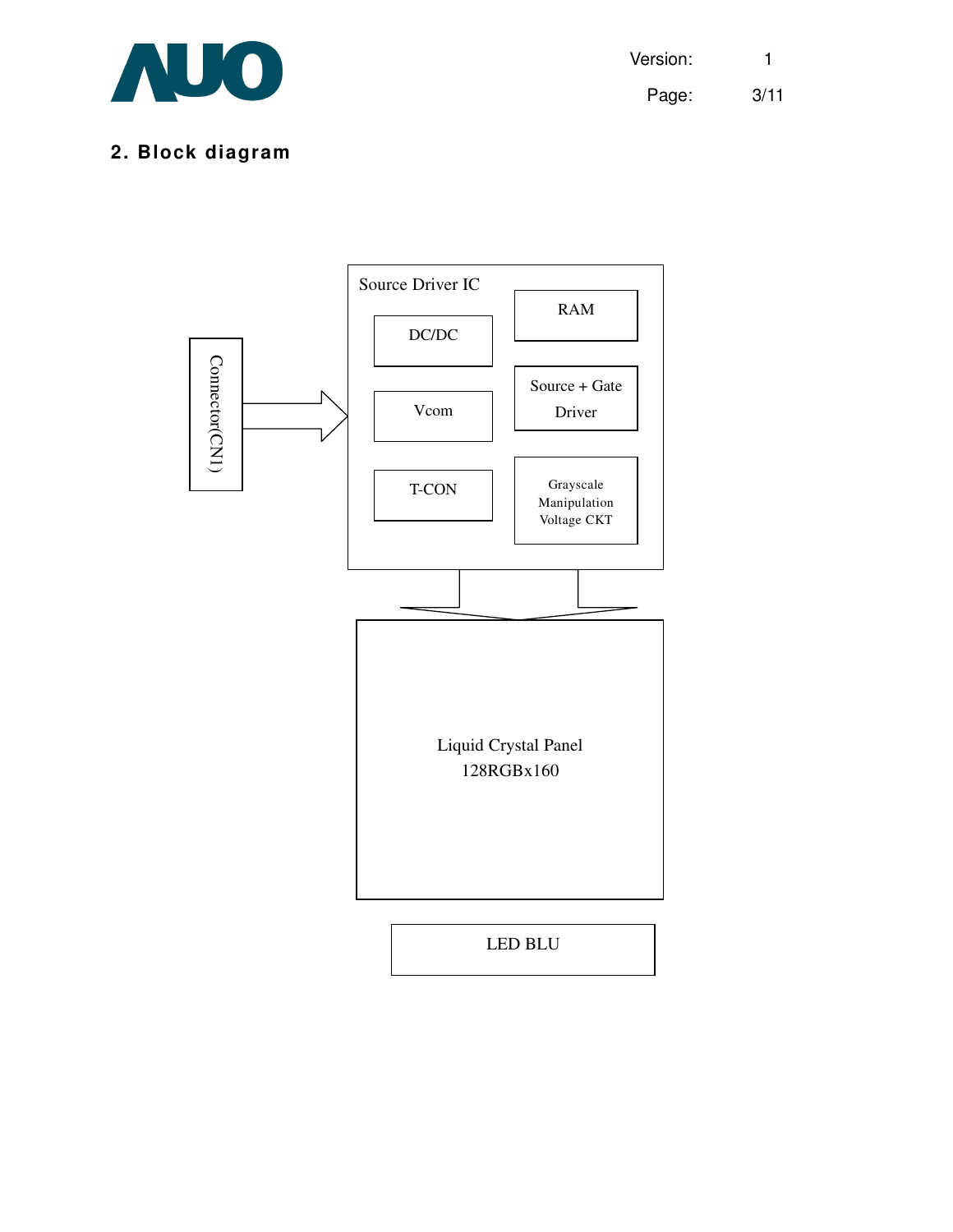

Page: 4/11

## **B. Electrical specifications**

## **1. Pin assignment (Pin1- 40):**

| <b>No</b>      | Pin name                   | I/O                      | <b>Description</b>                                      | <b>Remark</b> |
|----------------|----------------------------|--------------------------|---------------------------------------------------------|---------------|
| 1              | $LED1+$                    | $\mathbf{I}$             | LED1 backlight power supply: Anode                      |               |
| $\overline{c}$ | $LED2+$                    | $\mathsf{I}$             | LED2 backlight power supply : Anode                     |               |
| 3              | $LED3+$                    |                          | LED3 backlight power supply: Anode                      |               |
| $\overline{4}$ | LED-                       |                          | LED backlight power supply : Cathode                    |               |
| 5              | IM <sub>0</sub>            |                          | MPU interface mode                                      |               |
| $6\phantom{1}$ | IM <sub>1</sub>            |                          | MPU interface mode                                      |               |
| $\overline{7}$ | IM <sub>2</sub>            | L                        | MPU interface mode                                      |               |
| 8              | /Reset                     |                          | System reset                                            |               |
| 9              | $D_{15}$                   | I/O                      | Data bus pin                                            |               |
| 10             | $D_{14}$                   | I/O                      | Data bus pin                                            |               |
| 11             | $D_{13}$                   | I/O                      | Data bus pin                                            |               |
| 12             | $D_{12}$                   | I/O                      | Data bus pin                                            |               |
| 13             | $D_{11}$                   | I/O                      | Data bus pin                                            |               |
| 14             | $\mathsf{D}_{\mathsf{10}}$ | I/O                      | Data bus pin                                            |               |
| 15             | $D_9$                      | I/O                      | Data bus pin                                            |               |
| 16             | $D_8$                      | I/O                      | Data bus pin                                            |               |
| 17             | $D_7$                      | I/O                      | Data bus pin                                            |               |
| 18             | $D_6$                      | I/O                      | Data bus pin                                            |               |
| 19             | $D_5$                      | I/O                      | Data bus pin                                            |               |
| 20             | $D_4$                      | I/O                      | Data bus pin                                            |               |
| 21             | $D_3$                      | I/O                      | Data bus pin                                            |               |
| 22             | D <sub>2</sub>             | I/O                      | Data bus pin                                            |               |
| 23             | D <sub>1</sub>             | I/O                      | Data bus pin                                            |               |
| 24             | D <sub>0</sub>             | I/O                      | Data bus pin                                            |               |
| 25             | /RD<br>(R/W)               | $\mathbf{I}$             | read                                                    |               |
| 26             | /WR<br>(E)                 | $\mathsf{I}$             | write                                                   |               |
| 27             | <b>RS</b>                  | L                        | Register select pin.<br>$L = index/status$<br>H=control |               |
| 28             | /CS                        | $\mathsf{I}$             | Chip select                                             |               |
| 29             | NС                         | $\overline{\phantom{a}}$ | No connection                                           |               |
| 30             | <b>NC</b>                  |                          | No connection                                           |               |
| 31             | $\mathsf{V}_{\mathrm{cc}}$ |                          | Logic power(VDD3)                                       |               |
| 32             | $V_{cc}$                   | $\mathbf{I}$             | Logic power(VDD3)                                       |               |
| 33             | $V_{ci}$                   | I                        | DC/DC convert power                                     |               |
| 34             | $V_{ci}$                   | L                        | DC/DC convert power                                     |               |
| 35             | <b>GND</b>                 |                          | Analog Ground                                           |               |
| 36             | <b>GND</b>                 |                          | Analog Ground                                           |               |
| 37             | <b>GND</b>                 |                          | Analog Ground                                           |               |
| 38             | <b>GND</b>                 |                          | Logic Ground                                            |               |
| 39             | <b>GND</b>                 | L                        | Logic Ground                                            |               |
| 40             | <b>GND</b>                 |                          | Logic Ground                                            |               |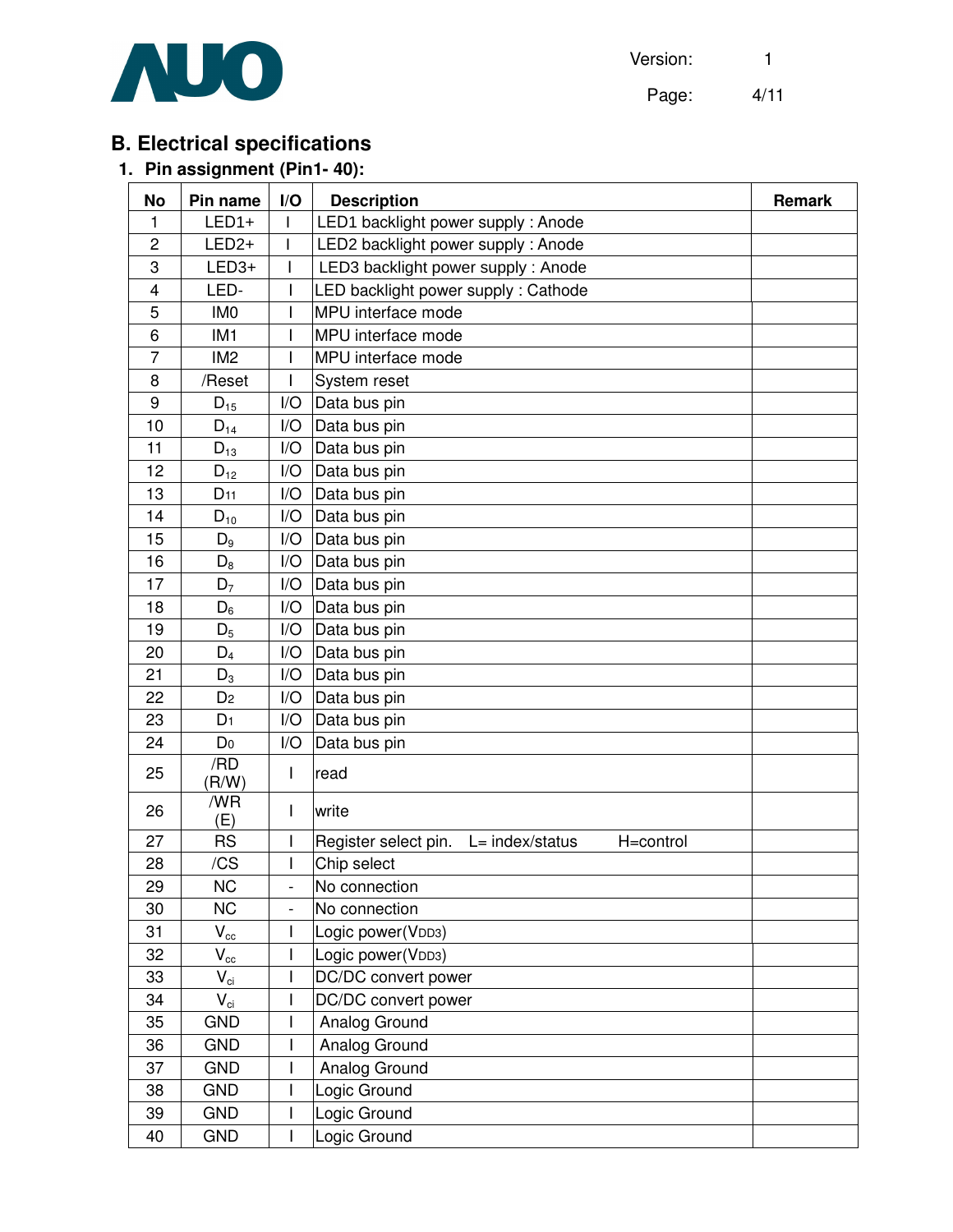Version: 1



Page: 5/11

#### **2. Description of function**

Selects the MPU interface mode :

| IM <sub>2</sub> | IM <sub>1</sub>      | <b>IMO</b>             | MPU interface mode             | DB Pin assign |
|-----------------|----------------------|------------------------|--------------------------------|---------------|
| <b>Vss</b>      | Vss                  | Vss                    | 68 system 16-bit bus interface | DB15-0        |
| <b>Vss</b>      | <b>Vss</b>           | <b>V</b> <sub>DD</sub> | 68 system 8-bit bus interface  | DB15-8,       |
| <b>Vss</b>      | V <sub>DD</sub>      | <b>Vss</b>             | 80 system 16-bit bus interface | DB15-0        |
| <b>Vss</b>      | V <sub>DD</sub>      | V <sub>DD</sub>        | 80 system 8-bit bus interface  | DB15-8,       |
| V <sub>DD</sub> | $\ddot{\phantom{1}}$ | $\star$                | None selecting                 |               |

#### **3.** Absolute maximum ratings (V<sub>SS</sub>=0V) (Note 1)

| Item                                  | Symbol           | <b>Condition</b> | Min.   | Max.          | <b>Unit</b> | Remark |
|---------------------------------------|------------------|------------------|--------|---------------|-------------|--------|
| Input power supply                    | $V_{cc}$         |                  | $-0.3$ | 5.0           | V           |        |
| Supply voltage for<br>step-up circuit | $V_{ci}$         |                  | $-0.3$ | 5.0           | V           |        |
| LCD supply voltage<br>range           | <b>IVGH-VGLI</b> |                  | -      | 33            | V           |        |
| Logic input voltage<br>range          | $V_i$            |                  | $-0.3$ | $V_{cc}$ +0.5 | V           | Note 2 |
| Operating temperature                 | Topa             |                  | $-20$  | 70            | $^{\circ}C$ |        |
| Storage temperature                   | Tstg             |                  | -30    | 80            | $^{\circ}C$ |        |

Note 1: If the module exceeds the absolute maximum ratings, it may be damaged permanently. Also, if the module operated with the absolute maximum ratings for a long time, its reliability may drop.

Note 2: DN(N=0 ~15),  $\overline{CS}$ ,  $\overline{RS}$ ,  $\overline{WR}$ ,  $\overline{RD}$ ,  $\overline{RESET}$ 

#### **4. Electrical characteristics**

#### a. Typical operating conditions

| <b>Item</b>        |              | <b>Symbol</b> | Min.                  | Typ.                     | Max.                | <b>Unit</b> | <b>Remark</b> |
|--------------------|--------------|---------------|-----------------------|--------------------------|---------------------|-------------|---------------|
|                    | $V_{\rm CC}$ | 2.5           | 2.8                   | 3.3                      | V                   |             |               |
| Input power supply |              | Vci           | 2.5                   | 2.8                      | 3.3                 | V           | Note 1        |
| Input Signal       | H Level      | $V_{\sf IH}$  | $0.7 \times V_{CC}$   | $\overline{\phantom{0}}$ | $V_{\rm CC}$        | ٧           | Note 2        |
| Voltage            | L Level      | $V_{IL}$      | 0                     | -                        | $0.3 \times V_{CC}$ | V           |               |
| Output signal      | H Level      | $V_{OH}$      | $V_{\text{CC}}$ - 0.5 | $\overline{\phantom{a}}$ | $V_{\rm CC}$        | ٧           | Note 3        |
| voltage            | L Level      | $V_{OL}$      | 0                     | ۰                        | 0.5                 | v           |               |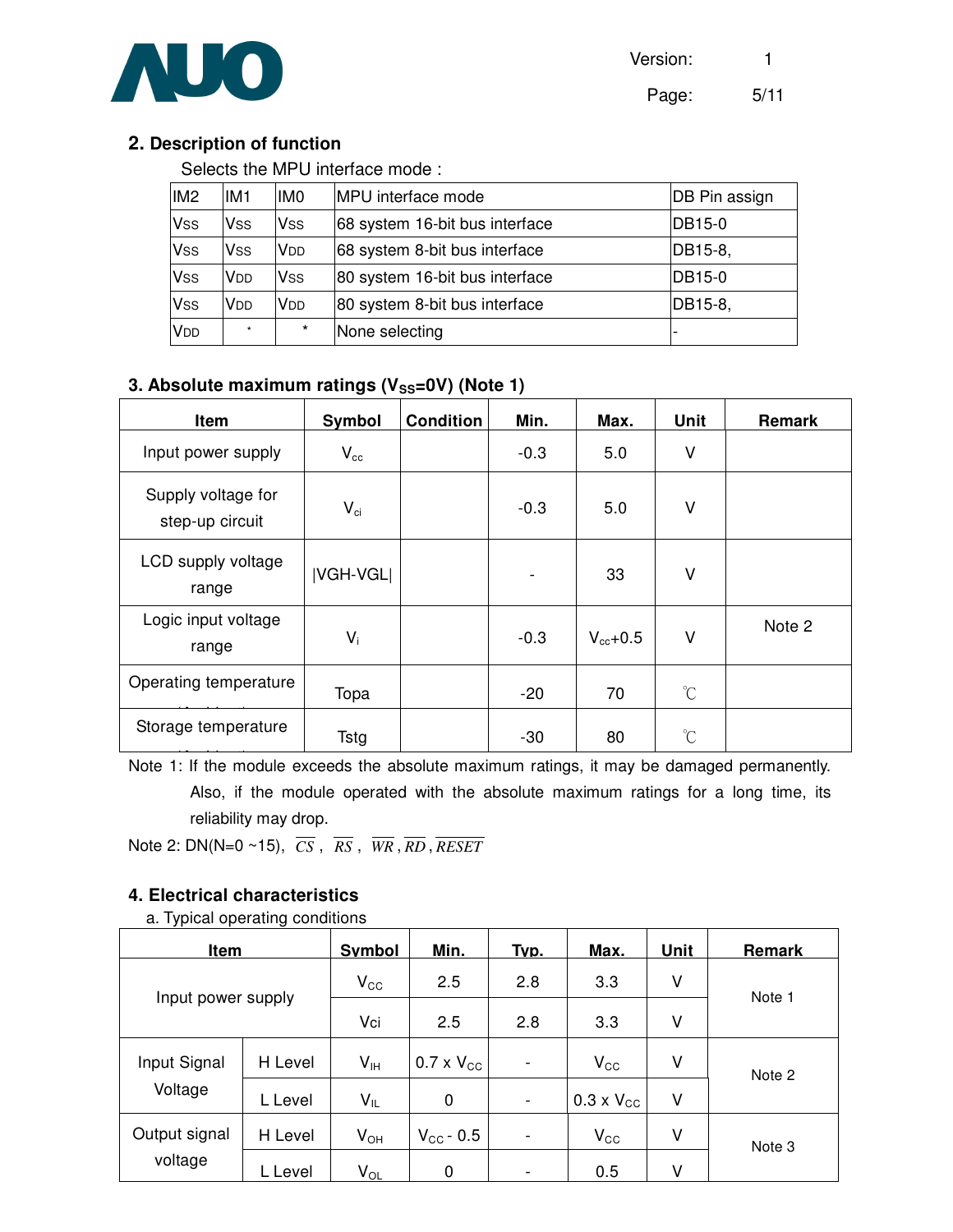

Page: 6/11

Note 1: The operations are guaranteed under the recommended operating conditions only. These operations are not guaranteed if a quick voltage change occurs during operation. To prevent noise, a bypass capacitor must be inserted into the line close to power pin.

Note 2:  $\overline{CS}$ ,  $\overline{RS}$ , D0 to D15,  $\overline{WR}$ ,  $\overline{RD}$ ,  $\overline{RESET}$ ,

Note 3: D0~D15

#### (1) b. Power consumption (Note 1)

| <b>Mode</b>     | Symbol  | <b>Condition</b> | Min. | Typ.                     | Max. | Unit | Remark |
|-----------------|---------|------------------|------|--------------------------|------|------|--------|
| Stand-by        | $P_{S}$ |                  |      | $\overline{\phantom{a}}$ | 0.02 | mW   | Note 2 |
| Partial display | $P_P$   | $VDD=$           |      | $\overline{\phantom{a}}$ | 3    | mW   | Note 3 |
| Still           | $P_g$   | $Vci=2.8V$       |      | $\overline{\phantom{a}}$ | 8    | mW   | Note 4 |

Note 1: No backlight is driven

Note 2: Display off

Note 3: 20 black display lines

Note 4: Full screen with 65K colors (Line inversion)

#### c. Back light driving conditions

| <b>Parameter</b>    | Symbol | Min. | Typ.  | Max. | <b>Units</b> | <b>Remark</b> |
|---------------------|--------|------|-------|------|--------------|---------------|
| LED voltage         | $V_L$  | ۰    | 3.2   | -    |              |               |
| <b>ILED</b> current | IL.    |      | 20    | ۰    | mA           |               |
| Power consumption   | $W_L$  |      | 150   |      | mW           | Note 1        |
| LED life time       | ட      | 5000 | 10000 |      | hr           | Note 2        |

Note 1: T=  $25^{\circ}$ C, I<sub>L</sub> = 20mA, with serial LED circuit

Note 2: Brightness ( $I_L$ =20mA) to be decreased to 50% of the initial value.

#### D. Command & AC timing:

Detail technical information of the "Command/Data" & "AC Timing" can be available With Driver IC specification -NovateK NT3915.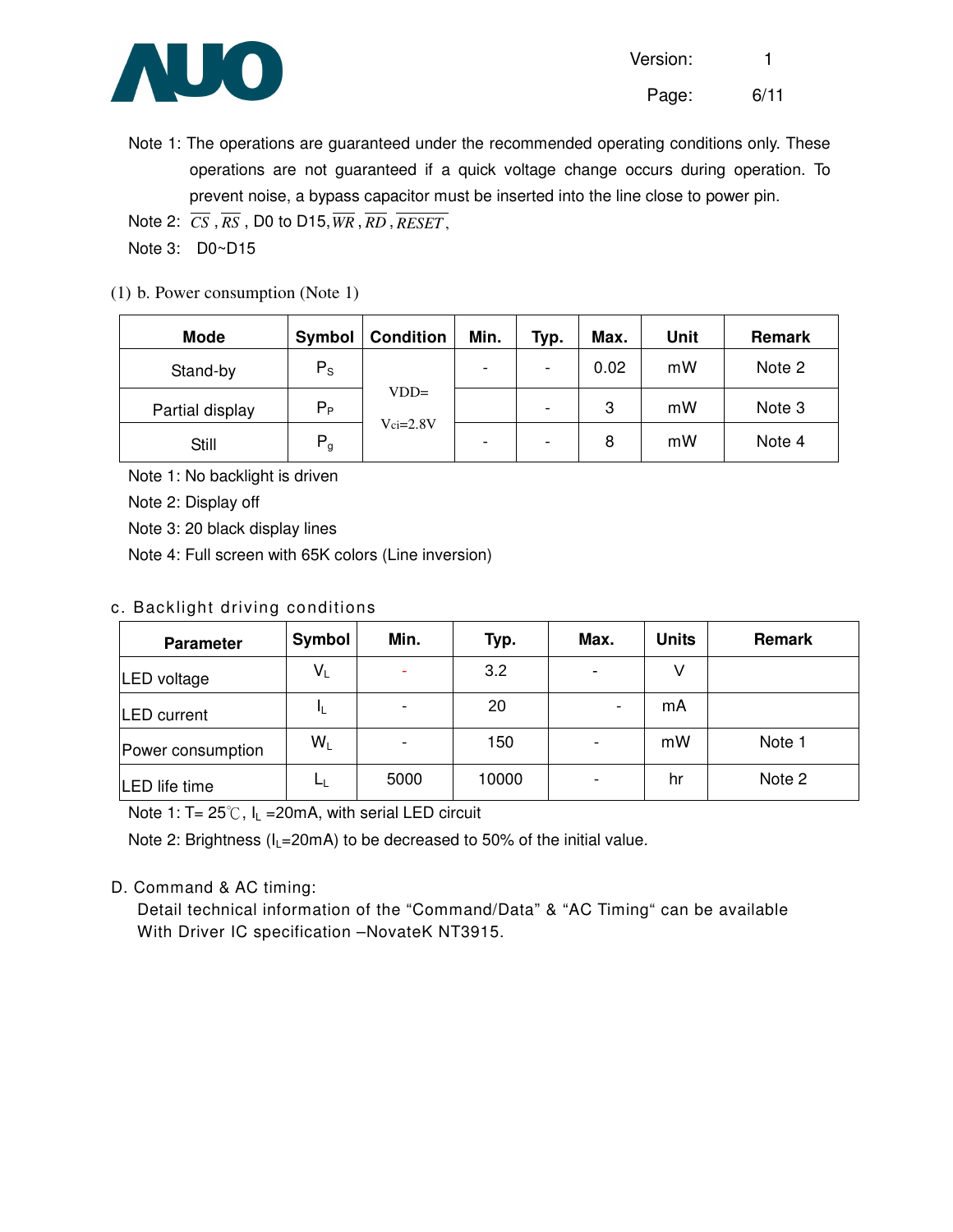Version: 1



Page: 7/11

### **C. Optical specification (Note 1,Note 2, Note 3)**

| Item                        |        | <b>Symbol</b> | <b>Condition</b>     | Min.                     | Typ. | Max.                         | Unit              | Remark    |
|-----------------------------|--------|---------------|----------------------|--------------------------|------|------------------------------|-------------------|-----------|
|                             |        |               |                      |                          |      |                              |                   |           |
|                             | Rise   | Tr            | $\theta = 0^{\circ}$ | $\overline{\phantom{a}}$ | 10   | 30                           | ms                | Note 4, 5 |
| Response time               | Fall   | <b>Tf</b>     |                      | $\blacksquare$           | 30   | 40                           | ms                |           |
|                             |        |               | At optimized         |                          |      |                              |                   |           |
| Contrast ratio              |        | CR            | Viewing angle        | 150                      | 200  | $\blacksquare$               |                   | Note 5, 6 |
|                             | Top    |               |                      | 40                       | 60   | $\qquad \qquad \blacksquare$ |                   |           |
| Viewing angle               | Bottom |               | $CR \ge 5$           | 10                       | 20   |                              |                   |           |
|                             | Left   |               |                      | 30                       | 45   | $\blacksquare$               | deg.              | Note 5, 7 |
|                             | Right  |               |                      | 30                       | 45   | $\blacksquare$               |                   |           |
| <b>Brightness</b>           |        | $Y_L$         | $\theta = 0^{\circ}$ | 130                      | 180  | Ξ.                           | cd/m <sup>2</sup> | Note 3    |
| <b>Luminance Uniformity</b> |        | $Y_L$         | Display: White       | 70                       | 80   |                              | $\%$              | Note 8    |
| <b>Display Color</b>        |        | Rx            | $\theta = 0^{\circ}$ | 0.53                     | 0.57 | 0.61                         |                   |           |
|                             |        | Ry            |                      | 0.30                     | 0.34 | 0.38                         |                   |           |
|                             |        | Gx            |                      | 0.29                     | 0.33 | 0.37                         |                   |           |
|                             |        | Gy            |                      | 0.48                     | 0.52 | 0.56                         |                   |           |
|                             |        | Bx            |                      | 0.11                     | 0.14 | 0.18                         |                   |           |
|                             |        | By            |                      | 0.11                     | 0.14 | 0.18                         |                   |           |
|                             |        | Wx            |                      | 0.28                     | 0.32 | 0.36                         |                   |           |
|                             |        | Wy            |                      | 0.29                     | 0.33 | 0.37                         |                   |           |

Note 1: Ambient temperature =  $25^{\circ}$ C +  $2^{\circ}$ C.

Note 2: To be measured in the dark room.

Note 3: To be measured at the center area of panel with a viewing cone of 1° by Topcon luminance meter BM-7, after 10 minutes operation (module).



Note 4: Definition of response time:

The output signals of photo detector are measured when the input signals are changed from "black" to "white"(falling time) and from "white" to "black"(rising time), respectively.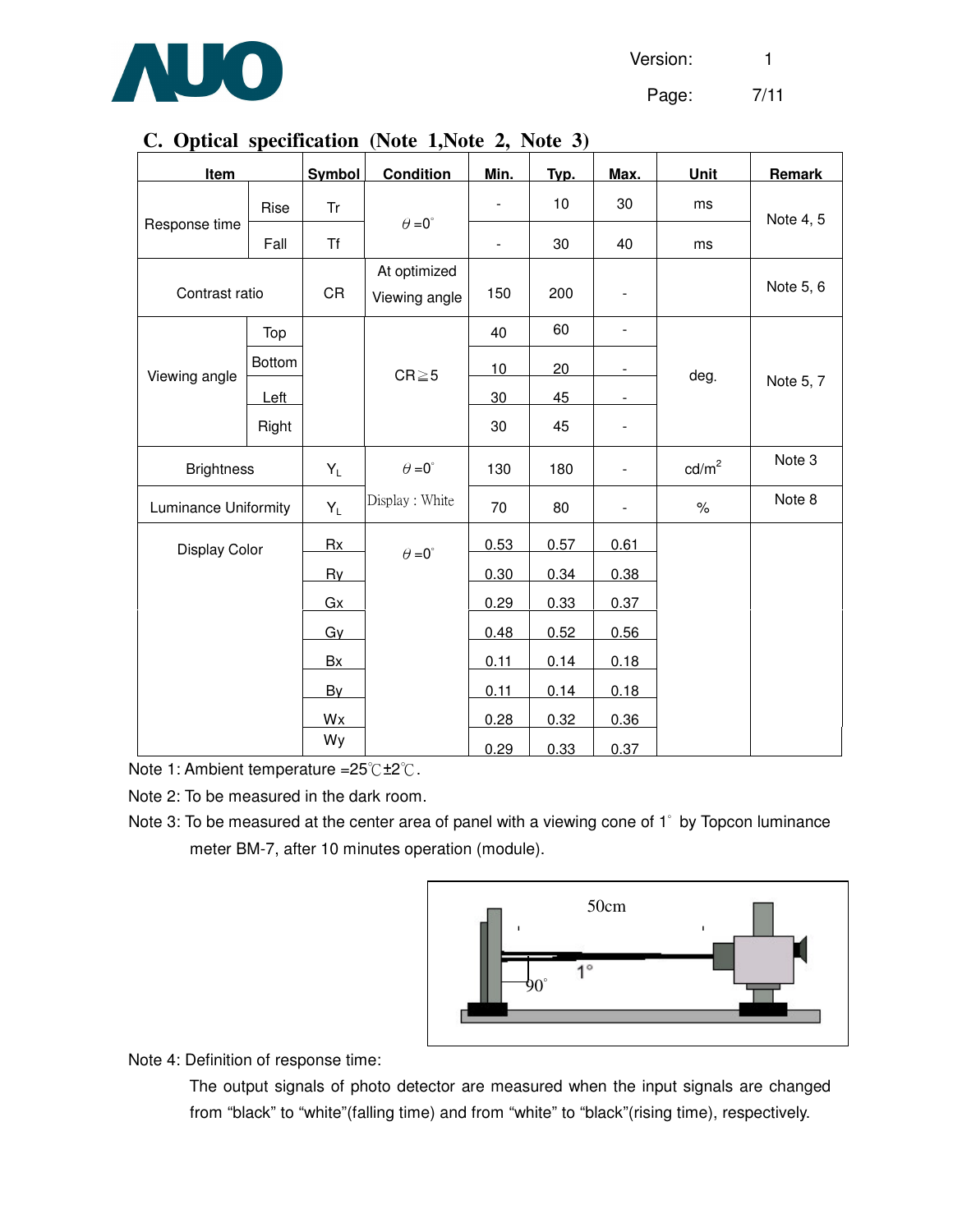

Page: 8/11

The response time is defined as the time interval between the 10% and 90% of amplitudes. Refer to figure as below:



Note 5. White Vi=0.9V Black Vi=4.5V

> The 100% transmission is defined as the transmission of LCD panel when all the input terminals of module are electrically opened.

Note 6. Definition of contrast ratio: Contrast ratio is calculated with the following formula.

> Contrast ratio (CR)= Photo detector output when LCD is at "White" state Photo detector output when LCD is at "Black" state

Note 7. Definition of viewing angle:

Refer to the figure as below.